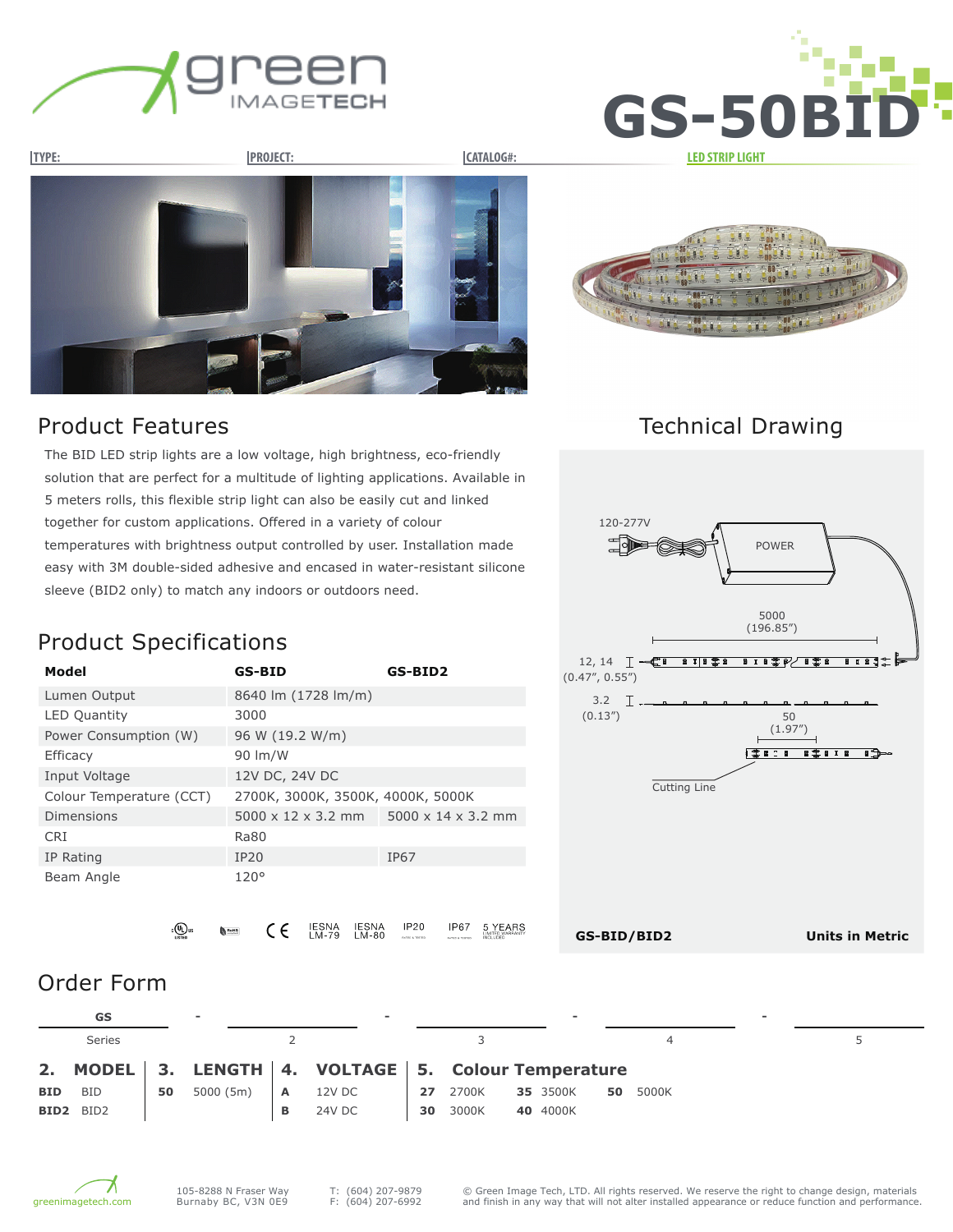



# Plug-In Power Supplies and Accessories

| <b>Part Name</b> | <b>Description</b>                                                                                                                     |                                    |
|------------------|----------------------------------------------------------------------------------------------------------------------------------------|------------------------------------|
| ACDC24-12        | 24W Plug and Play power supply. Includes AC wall plug and<br>play and female power output plug for easy installation.<br>120VAC/12VDC. |                                    |
| ACDC48-12        | 48W Plug and Play power supply. Includes AC wall plug and<br>play and female power output plug for easy installation.<br>120VAC/12VDC. | <b>Plug and Play power supply</b>  |
| ACDC96-12        | 96W Plug and Play power supply. Includes AC wall plug and<br>play and female power output plug for easy installation.<br>120VAC/12VDC. |                                    |
| ACDC24-24        | 24W Plug and Play power supply. Includes AC wall plug and<br>play and female power output plug for easy installation.<br>120VAC/24VDC. | <b>DC strip to Power Connector</b> |
| ACDC48-24        | 48W Plug and Play power supply. Includes AC wall plug and<br>play and female power output plug for easy installation.<br>120VAC/24VDC. |                                    |
| ACDC96-24        | 96W Plug and Play power supply. Includes AC wall plug and<br>play and female power output plug for easy installation.<br>120VAC/24VDC. |                                    |
|                  |                                                                                                                                        |                                    |

GS-ID-C8

DC strip to Power Connector

#### Aluminum Profiles

Please see our aluminum profile catalog for options.



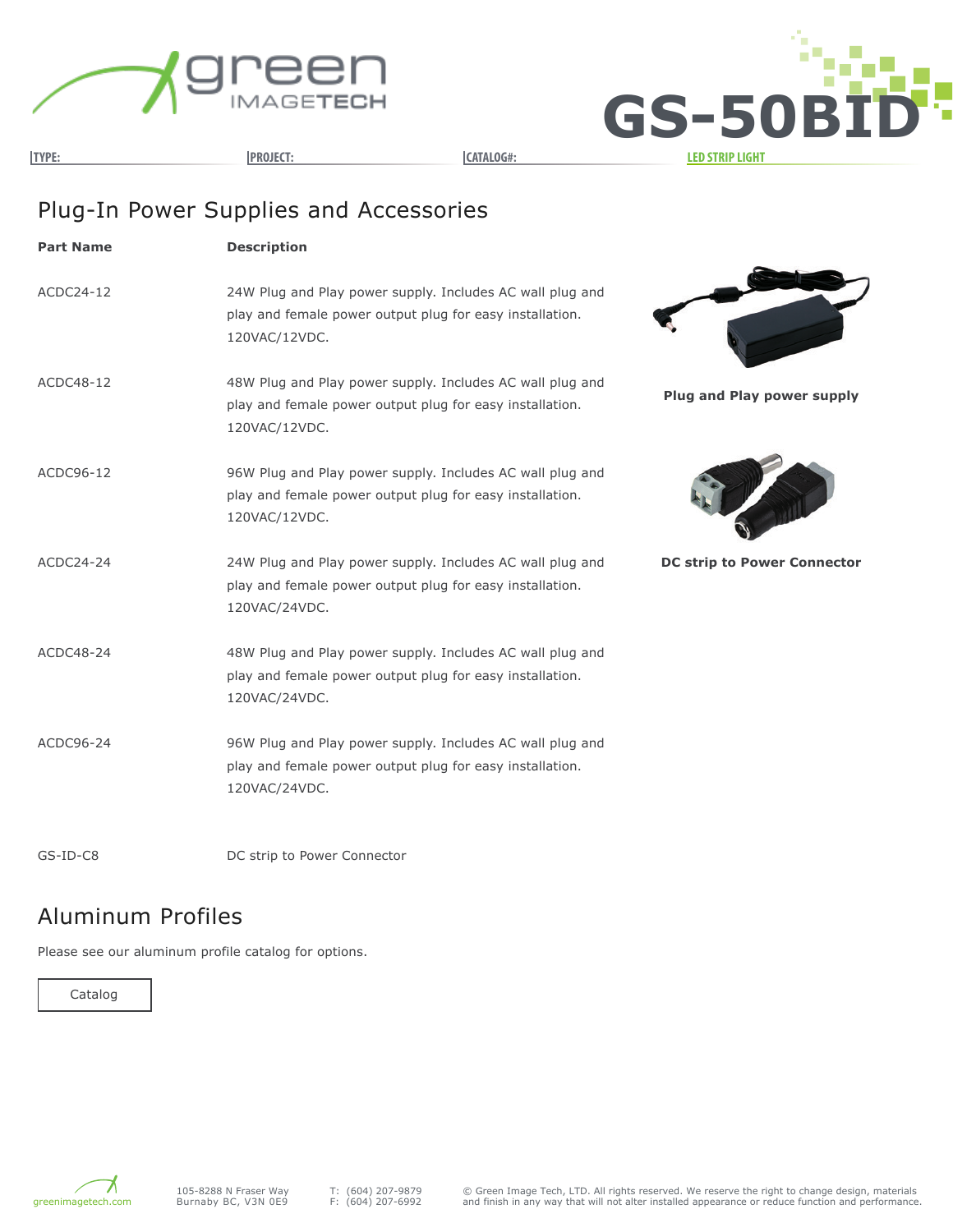



**TYPE: PROJECT: CATALOG#: LED STRIP LIGHT**

# Hardwire Power Supplies and Accessories

| <b>Part Name</b> | <b>Description</b>        |
|------------------|---------------------------|
| DR-CV-12W        | 12W Triac Dimming driver  |
| DR-CV-20W        | 20W Triac Dimming driver  |
| DR-CV-30W        | 30W Triac Dimming driver  |
| DR-CV-40W        | 40W Triac Dimming driver  |
| DR-CV-60W        | 60W Triac Dimming driver  |
| DR-CV-80W        | 80W Triac Dimming driver  |
| F401             | 40W Triac Dimming driver  |
| E60L             | 60W Triac Dimming driver  |
| E96L             | 100W Triac Dimming driver |
| M150L            | 150W Triac Dimming driver |
| M200L            | 200W Triac Dimming driver |
| M300L            | 300W Triac Dimming driver |



**Dimmable Power Supply (DR-CV-XXW)**



**Dimmable Power Supply (M\_XX)**



**Dimmable Power Supply (E\_XXL)**

#### Dimmable Drivers

Please see our driver catalog for more options.

Catalog

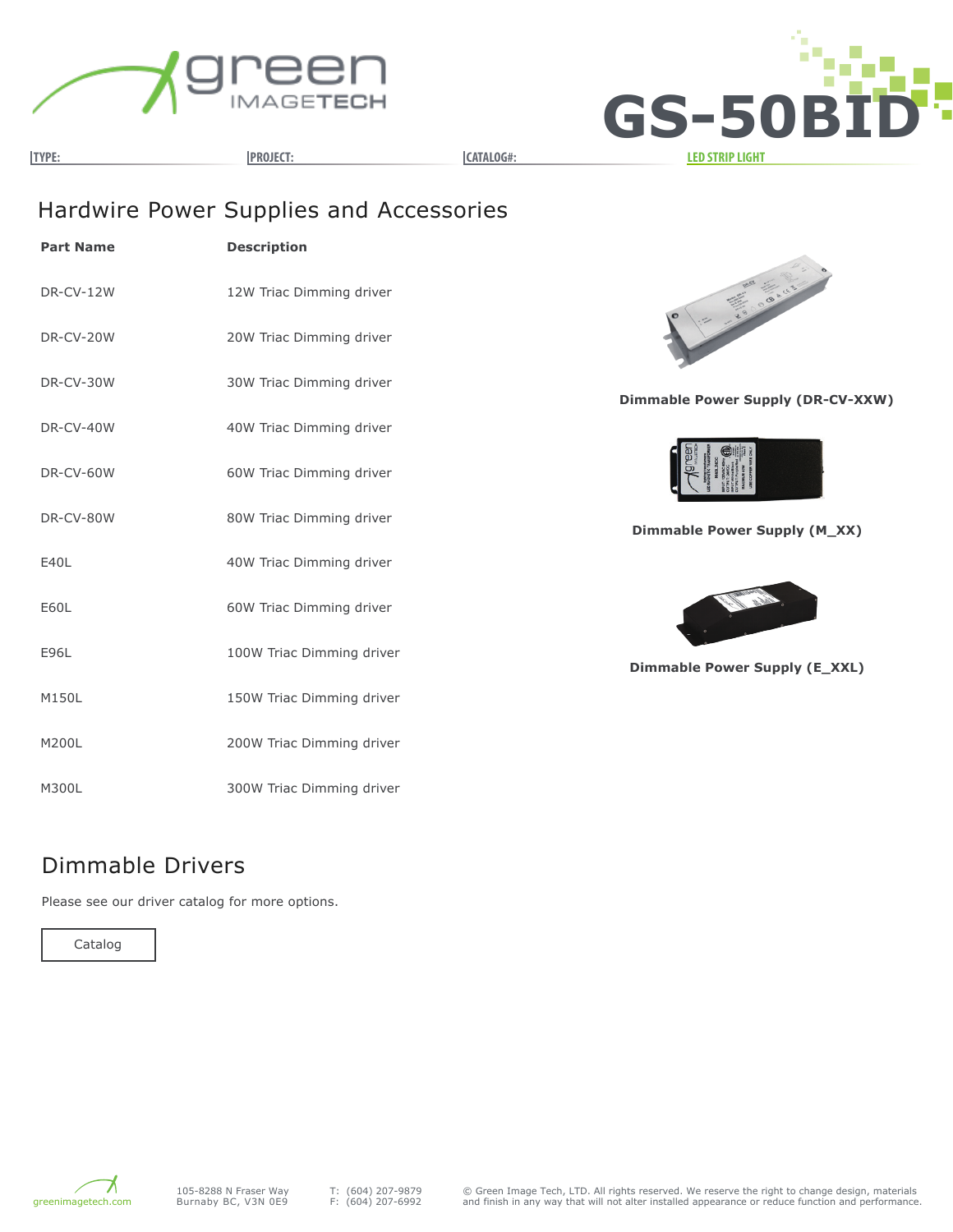



## Quick Connectors

| <b>Part Name</b> | <b>Description</b>                                              |
|------------------|-----------------------------------------------------------------|
| $GS-ID-C3$       | Strip to Power Connector. Available in static colour and RGB    |
| $GS-ID-C1$       | Strip to Power 3" Connector. Available in static colour and RGB |
| $GS-ID-CS$       | Strip to strip Coupler. Available in static colour and RGB      |
| GS-L001          | L Connector. Available in static colour and RGB                 |
| GS-T003          | T Connector. Available in static colour and RGB                 |
| $GS$ -ID-C4      | + Connector                                                     |









**Strip to Power Connector Strip to Strip Connector Static - 2 Wires RGB - 4 Wires**



**L Connector T Connector + Connector**